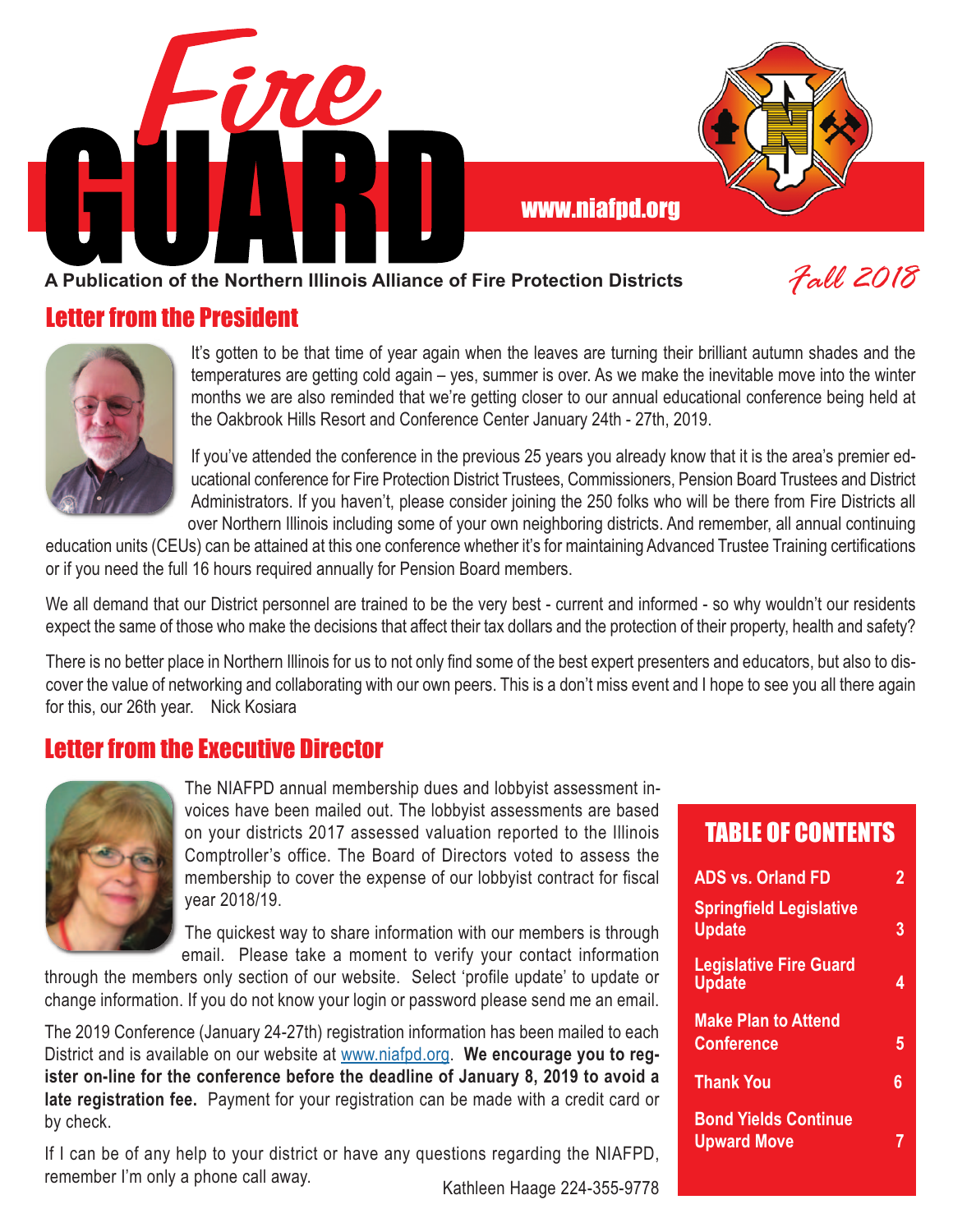# ADS v. Orland Fire Protection District: No cause for alarm but continued monitoring is required

### *by James G. Wargo, Ottosen Britz Kelly Cooper Gilbert & DiNolfo, Ltd.*

On August 2, 2018, the United States District Court for the Northern District of Illinois issued an opinion upholding two direct connect fire alarm monitoring ordinances and an exclusive alarm monitoring contract between the Orland Fire Protection District ("Orland FPD") and Tyco Integrated Security, LLC ("Tyco") in the face of a federal antitrust challenge brought by a displaced fire alarm company. *Alarm Detection Systems, Inc. v. Orland Fire Protection District*, 2018 WL 3901318. The ADS decision provides further guidance on the impact federal antitrust laws may have on direct connect fire alarm monitoring ordinances in light of the questions raised by the Seventh Circuit Court of Appeals in *ADT Security Services, Inc. v. Lisle-Woodridge Fire Protection District*, 724 F.3d 854 (7th Cir. 2013) (Lisle-Woodridge II) and ADT Security Services, Inc. v. Lisle-Woodridge Fire Protection District, 672 F.3d 492 (7th Cir. 2012) (Lisle-Woodridge I). While the decision is instructive, it remains subject to modification as ADS recently appealed the decision to the Seventh Circuit Court of Appeals.

In 2006, the Orland FPD enacted an ordinance that required certain commercial buildings within the fire protection district to send fire alarm signals directly to its 911 dispatch center through a direct connect alarm monitoring system. After the *Lisle-Woodridge* decisions, the Orland FPD rescinded its direct connect ordinance and successfully requested two overlapping villages to each enact a similar direct connect fire alarm monitoring ordinance.

The two competing technological systems used to monitor fire alarms at issue in the case include the direct connect system and the central station system. In a central station system, an alarm company establishes one facility to receive fire alarm signals from multiple locations and relays those signals to the relevant 911 dispatch center. In a direct connect system, the fire alarm signals are transmitted directly to the 911 dispatch center and are not passed through a central station.

After the villages adopted their direct connect ordinances, the Orland FPD extended its exclusive contract with Tyco to provide fire alarm monitoring services and equipment for the Orland FPD 911 dispatch center and commercial properties within the district. Under the villages' ordinances, Tyco provided transmitters and monitored fire alarm signals for nearly all of the businesses in the Orland FPD. While Plaintiff ADS was allowed to install and maintain fire alarm transmitters under the ordinances, it was required to purchase the alarms and/or the transceiver components from Tyco. In addition, ADS would be required by the ordinances to contract with Tyco in order to transmit the alarm signals directly to the Orland FPD 911 dispatch center as the ordinances did not authorize the transmission of the alarm signals through ADS's central station system.

In 2014, ADS filed suit against the Orland FPD and Tyco alleging that the two "conspired to restrain or monopolize trade" in the fire alarm monitoring market in violation of federal law in regard to the implementation of a direct connect alarm monitoring system throughout the Orland FPD. After a bench trial, the District Court issued an opinion ruling in favor of the Orland FPD and Tyco and upholding the exclusive alarm monitoring contract. ADS argued that the arrangement between the Orland FPD and Tyco illegally precluded ADS from competing in the fire alarm monitoring business in the Orland FPD. ADS argued that it could not be competitive in the fire alarm market because of the additional cost associated with purchasing alarms and transmitters from Tyco and its inability to directly monitor its alarm signals.

ADS sought to invalidate the exclusive agreement between the Orland FPD and Tyco under Section 1 of the Sherman Act. In order to sustain such a claim, a plaintiff must prove the existence a "contract, combination, or conspiracy" as well as an "unreasonable restraint on trade" and "resultant injury." The court noted that while ADS alleged that the direct connect ordinances were part of an "arrangement" that constituted a "contract, combination, or conspiracy," it neither sued the villages nor argued that the Sherman Act preempted the direct connect ordinances. Instead, ADS's primary goal was to invalidate the exclusive agreement between Tyco and the Orland FPD.

Because ADS alleged that the local ordinances were an aspect of the alleged "contract, combination, or conspiracy," the court noted that the "analysis of the federal antitrust implications of such alleged concerted action must begin with the role played by the local law." The court noted that a unilaterally imposed restraint by the government does not become "concerted action" within the meaning of Section 1 of the Sherman Act "simply because it has a coercive effect upon parties who must obey the law." As such, legislation that is determined to be "unilateral" in nature is not considered within the purview of the Sherman Act.

*Continued on Page 8*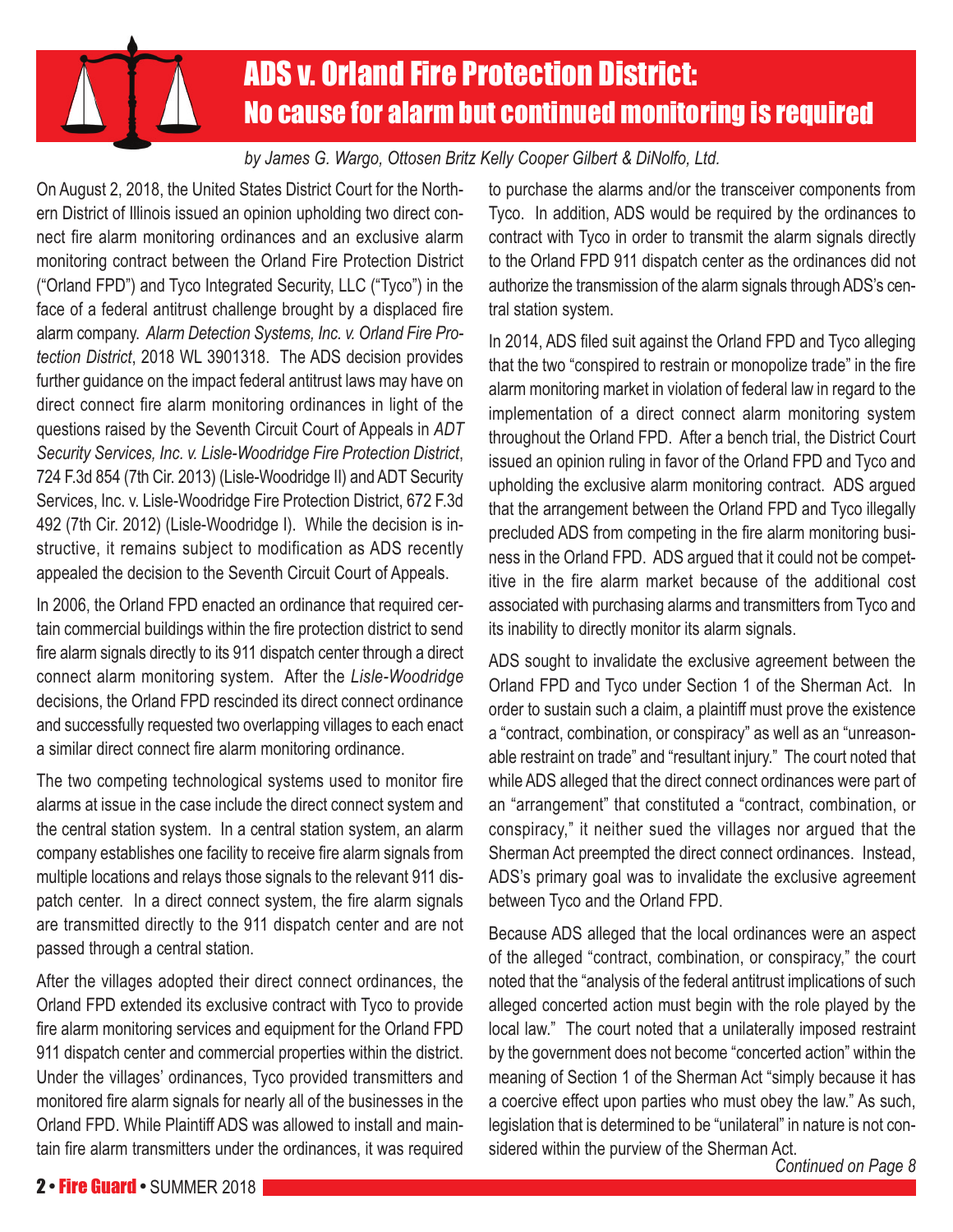## Springfield Legislative Update



*By: Liz Brown-Reeves, NIAFPD Lobbyist*



### **ELECTION**

As our televisions and mailboxes continued to be flooded with campaign commercials and mail- the 2018 General Electioncontinues to be at the forefront of Illinois politics. On a statewide ticket round up- the Governor's race between Governor Bruce Rauner (Republican) and Challenger JB Pritzker (Democrat) is getting the biggest headlines. The Attorney General's race between Senator Kwame Raoul (Democrat) and attorney Erika Harold is also one to watch.

Speaker Madigan will work to keep his Democratic majority in the Illinois House with the end goal of reaching 71 members to get to the "super-majority, veto-proof" magic number from Republican Leader Jim Durkin. Madigan currently has 67 Democrats.

President Cullerton will work to keep his Democratic majority of 40 members in the Illinois Senate in comparison to Republican Leader Bill Brady's 19 members.

#### **VETO SESSION**

Veto Session is November 13-15 & November 27-29 in Springfield. The outcome of the Governor's election will help dictate the amount of work that will take place in November. If Rauner remains Governor, you will see a more active Veto Session.

### **BILL REVIEW**

#### **SB 2471 (Holmes) – Support**

Expands the definition of "volunteer emergency worker" to mean a person who serves as a member of a fire department of a fire protection district, municipality, or other unit of government on other than a full-time career basis and who meets the requirements for volunteer status under United States Department of Labor.

*Current Status: Public Act – 100-0973*

### **HB 4661 (Martwick) – Support**

Provides that for an elected or appointed trustee under the Downstate Police or Downstate Firefighter Article of the Code, fulfillment of certain trustee training requirements satisfies certain ethics training requirements.

### **SB 2629 (T. Cullerton) – Support**

Provides that an elected or appointed member of the board of trustees of a fire protection district may satisfy the training requirements of the Act by participating in a course of training sponsored or conducted by an organization that represents fire protection districts created under the Fire Protection District Act. Provides the required subject matter for the course of training. Provides that if an organization that represents fire protection districts organized under the Fire Protection District Act provides a course of training, it must provide a certificate of course completion to each elected or appointed member of a board of trustees who successfully completes that course of training.

#### *Current Status: Governor Vetoed*

*Veto Message:* This legislation which would undermine the free and transparent training the Attorney General's Office provides to bodies under the Open Meetings Act by placing it in competition with training conducted by an organization that represents fire protection districts.

The Attorney General's Office offers training to appointees to boards and commissions that follow the Open Meetings Act. This training is available online, and any member of the public can also take this training and see what requirements and principles guide their representatives. Senate Bill 2629 would instead permit appointees to the board of trustees of fire protection districts to take a different training, conducted by private organizations, in lieu of the more public and zero-cost training already available. The Open Meetings Act is within the purview of the Attorney General's Office to administer and oversee. Senate Bill 2692 improperly gives the private sector the ability to opine on the legal requirements for open meetings and the applicability and procedures of the Act. The bill does not ensure that this training will be approved or reviewed by the State. This change therefore invites unpredictability and noncompliance with the Act.

### **SB 2638 (Clayborne) – Support**

Governmental Account Audit Act, provides that audit reports shall be prepared on financial statements consistent with either the accrual or cash basis of accounting and gives the Fire Districts the choice of which option to use.

*Current Status: Public Act – 100-0837*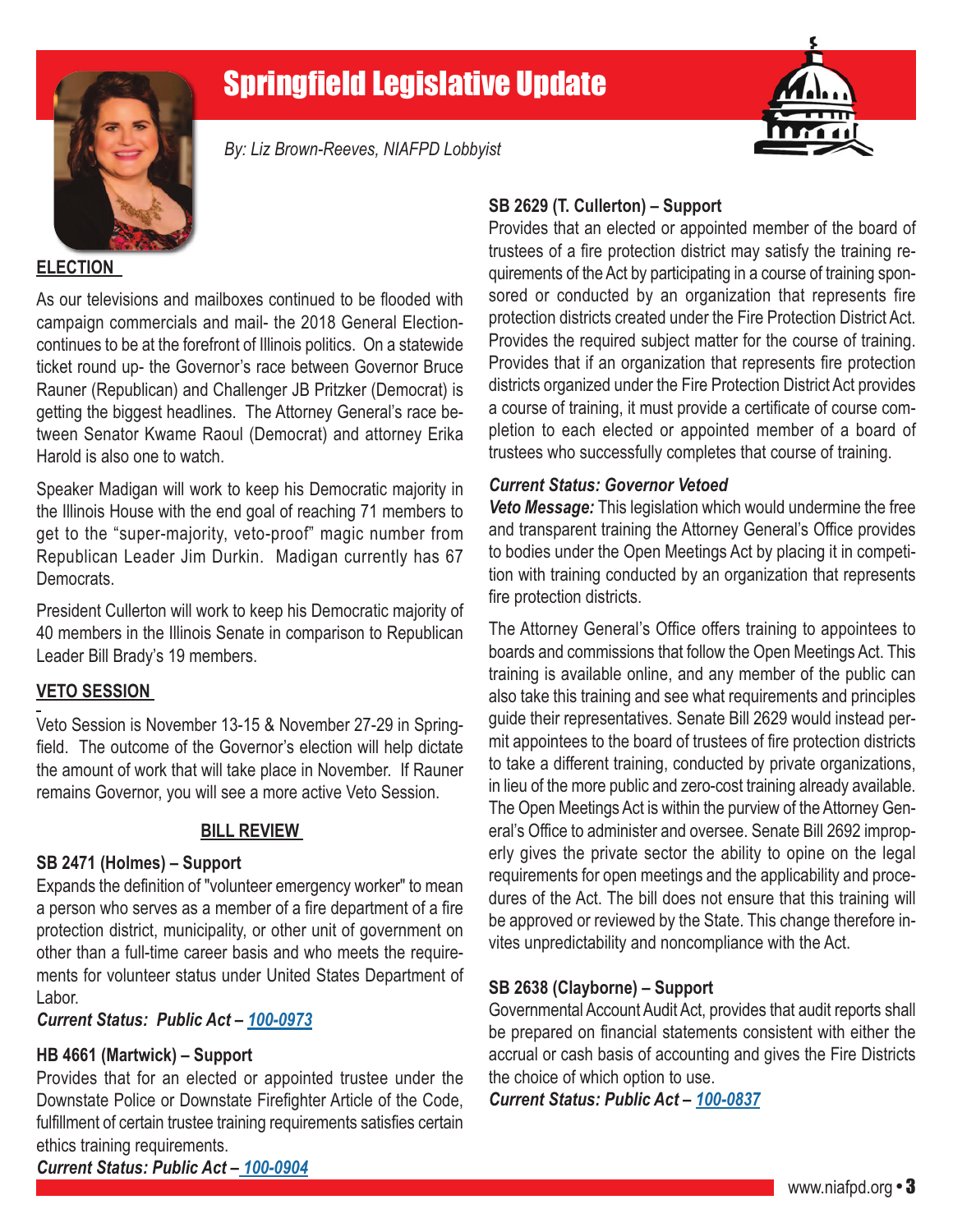## Legislative Fire Guard Update: What's Up Doc ?

### *By: Ronald Kubicki, Legislative Liaison NIAFPD*

What's Up Doc with the Illinois General Assembly? As many of you might know the 101st Illinois General Assembly will have the largest number of new members starting in January 2019. I cannot in recent memory remember a larger turnover of members in the General Assembly. The November 2018 elections will have the largest number of Senators and Representatives who have decided not to seek re-election. Now you might ask, "what does this mean for the Illinois Fire Service and how will it affect me and my fire district?"

Let me break this down for you, in the House we have a total of 118 Representatives, 67 Democrats (56.7%) and 51 Republicans (43.2%) with 30 of them not returning to the house that's a loss of 25.4%. That's 15 Democrats (22%) and 15 Republicans (43.2%).

There are three main reasons for them not returning to Springfield.

1. Five of them lost their Primary election.

2. Nineteen of them are either not seeking reelection or are just retiring.

3. The third reason is that 6 of them are now seeking a higher State office. In the Senate we have 11 members not returning 5 Democrats (13.5%) and 6 Republicans (27.2%) all for the same three reasons the house has.

- 1. Two of them lost their primary.
- 2. Eight of them are retiring or just not seeking reelection.

3. One of them is seeking a higher office. All total there will be 41 legislators out of 177 not returning That's 23% of the legislators. These numbers don't even include the possible 3% loss of incumbents losing in the general election. As I said in the beginning "What's Up Doc"

With this many Senators and Representatives not running for reelection, it could mean a great deal to us in the fire service in the next General Assembly.

One thing I can tell you for sure is that we all, as a member of the Illinois Fire Service, will need to get out this November, December and January and start setting up meetings with our local legislators to make them aware of you and your fire district. Some of the biggest supporters of the fire service are leaving the General Assembly in January. In the Illinois House of Representatives, we will be losing the Fire Caucus Co-chair Carol Sente, and the other house Co-chair John Cavaletto along with Representatives Elaine Nekritz, Patti Bellock, and Al Riley, to name just a few. We

will also be losing, Senator Pam Althoff and Senator Karen McConnaughay. This is a major impact considering that all these legislators have won the NIAFPD Legislator of the Year Award.

With the loss of over 40 legislators, the Illinois Fire Service Association is now working on a plan to educate the new members of the 101st General Assembly by hosting a Fire Caucus Service Day in the Capitol sometime in late January or early February. We would have members of the Illinois Fire Service Association come down to Springfield and host a workshop for the new legislators to make them aware of our issues and just how the Illinois Fire Service work together to pass legislation which effects the residents of the State of Illinois. This is just one idea - we know that more will be needed to be done to educate our elected officials - this is where our members can help. As I stated earlier we will need all of you to go out and meet with your local Senators and Representatives to let them know who you are and to learn more about your district. You need to let them know that you can be their source of information on issues related to the Fire Service. You can pass along to them the names of Liz Brown and myself as another source of information. Let them know about our annual Legislative Day we hold in the spring. You need to invite them out to visit your districts to see your facilities and to meet your personnel. Make them feel a little more comfortable about the fire service and what we can do for them. Help them understand some of the problems you and the entire fire service face daily. If your district has a newsletter or an e-mail blast get them signed up, so they can get updated information on your district. Ask them to attend our Annual NIAFPD Conference Awards luncheon in January. All of this will help them understand our jobs and our positions a lot better. With your help we can make a difference in Springfield.

The Illinois Fire Service Association held its annual Legislative Summit on Friday October 26 in Champaign at the Illinois Fire Service Institute to propose the new Fire Service Initiatives for the upcoming 101st General Assembly. Remember that initiatives that come out of this meeting and have a unanimous consensus by all 13 members become fire caucus bill and will be introduced as such in the General Assembly.

On a personal note I would like to say Thank You on behalf of the NIAFPD and myself to the past chairman of the Illinois Fire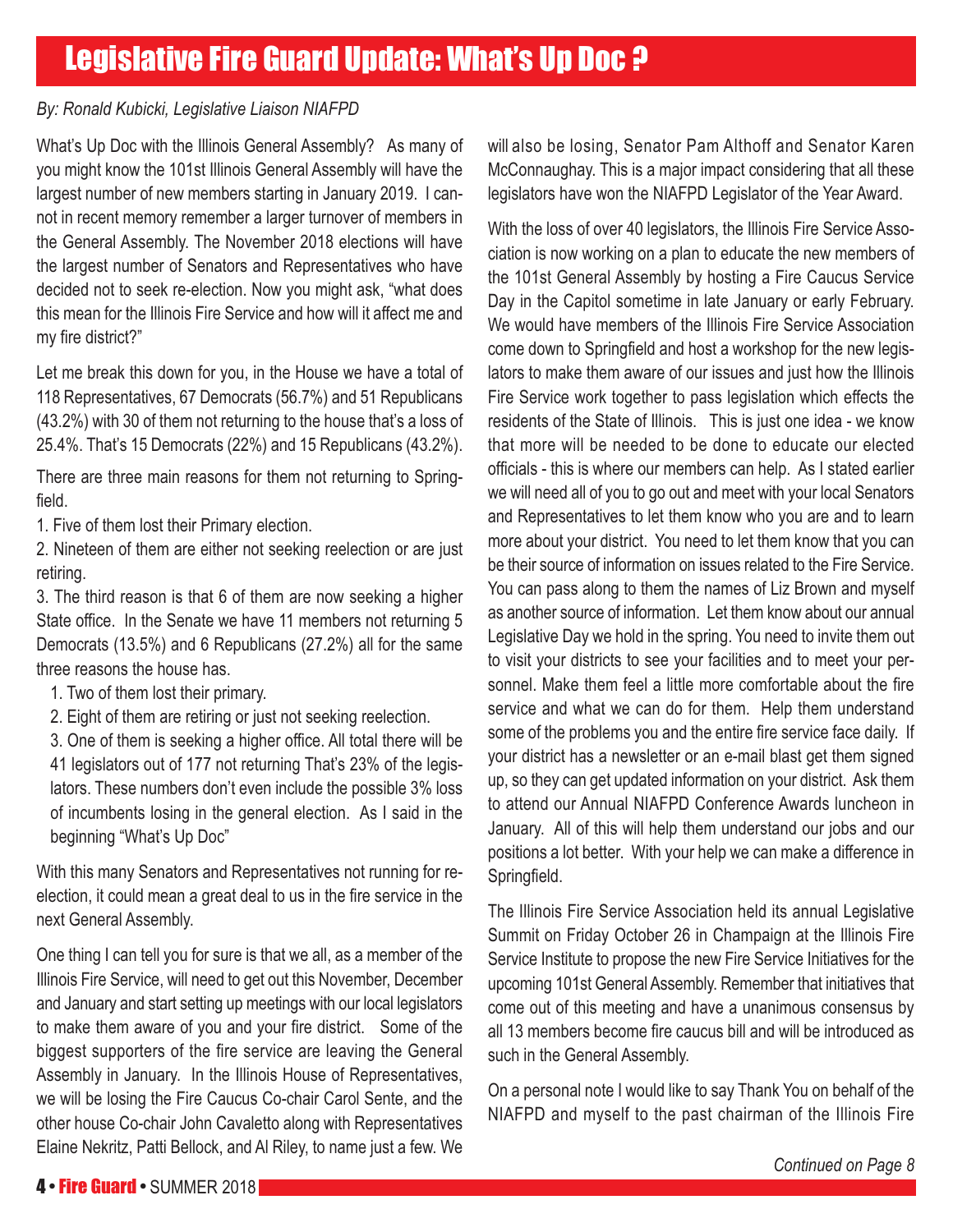## NOW IS THE TIME FOR YOUR DISTRICT TO MAKE PLANS TO ATTEND THE 2019 NIAFPD CONFERENCE!

You may not believe it but January is just a few months away and so is the Northern Illinois Alliance of Fire Protection Districts' 26th annual conference. Once again we will be at the Hilton Chicago/Oak Brook Hills Resort and Conference Center in Oak Brook, January 24–27, 2019. We ask that you place the NIAFPD Conference on your board meeting agendas now so it may be discussed and board members can make arrangements to attend this valuable training opportunity for trustees, commissioners, chief officers, pension board trustees and administrative staff members. If you would like to have one of our executive board members attend one of your meetings to explain the benefits of this conference, we'd be pleased to do so.

The conference committee has completed the program and the entire program can be found on our web site by going to NIAFPD.ORG. In reviewing the program you'll note that the Thursday afternoon sessions and all day Friday sessions are geared to provide educational opportunities for fire district administrative personnel and pension trustees. However, district trustees and commissioners can also benefit from these informative sessions. In addition to the knowledge you will also gain trustee continuing education credits. On Saturday we'll have a combination of joint general sessions as well as individual sessions that will provide training to not only trustees but also commissioners, administrative staff and pension board trustees with all sessions qualifying for continuing education credit for district trustees and pension board trustees.

Your registration fee includes not only several very informative training sessions but also lodging *(if you select the lodging registration package)*, continental breakfasts, lunches, breaks, the Friday sponsor reception and the Saturday closing reception. All receptions will have Hors D'oeuvres and cocktails with an extensive selection of Hors D'oeuvres at the Saturday closing reception. Each of these receptions will provide an excellent opportunity to network with your peers from other districts and various conference speakers.

When it comes to sending your firefighting personnel to conferences and various training sessions you don't hesitate approving that training. It's only right that you train yourselves in order to provide the very best for your district and the citizens the district protects. Just as the training you provide for your firefighting personnel is a very justifiable expense of your district's tax dollars, so are the educational and networking opportunities available to you at the NIAFPD 2019 Conference.

Again, if you would like a member of our Board of Directors to attend one of your board meetings to discuss the benefits of our conference or the benefits of membership in the NIAFPD please call our Executive Director Kathleen Haage at 224–355–9778 or contact her via e-mail at khaage@comcast.net .



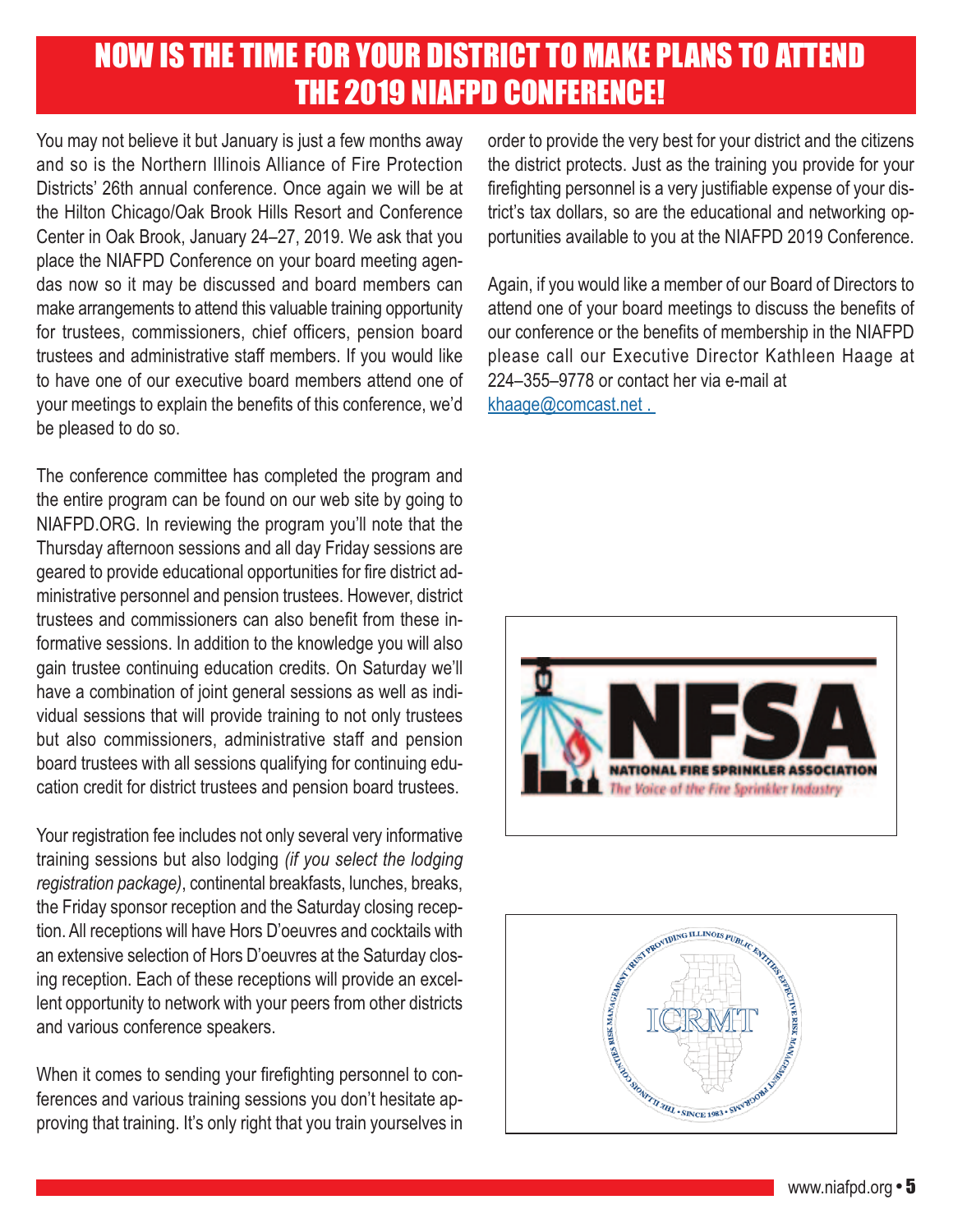# THANK YOU!

### **Thank You for Presenting Cancer in the Fire Service at our NIAFPD Fall Seminar**

Deputy Chief Andy Dina, Naperville Fire Department Shawn Flaherty, Ottosen Britz Kelly Cooper Gilbert & DiNolfo Ltd.

*Since 2002, 63% of the firefighters on the IAFF Fallen Fire Fighter Memorial Wall of Honor have died from cancer.* 

Deputy Chief Dina's slide presentation is posted at www.niafpd.org - Events & News – Annual Events

## **Thank you Marianne DeBoer for serving on the NIAFPD Board of Directors from 2011 to 2018!**

Marianne resigned as trustee of the Beach Park FPD as a result of moving to a new home out of the fire district.



or NEW CONSTRUCTION project

**TIMOTHY SCHMITT, AIA, principal** phone = 312.850.4970 mail = 222 south morgan street | suite 4b | chicago | il | 60607 web = www.studio222architects.com

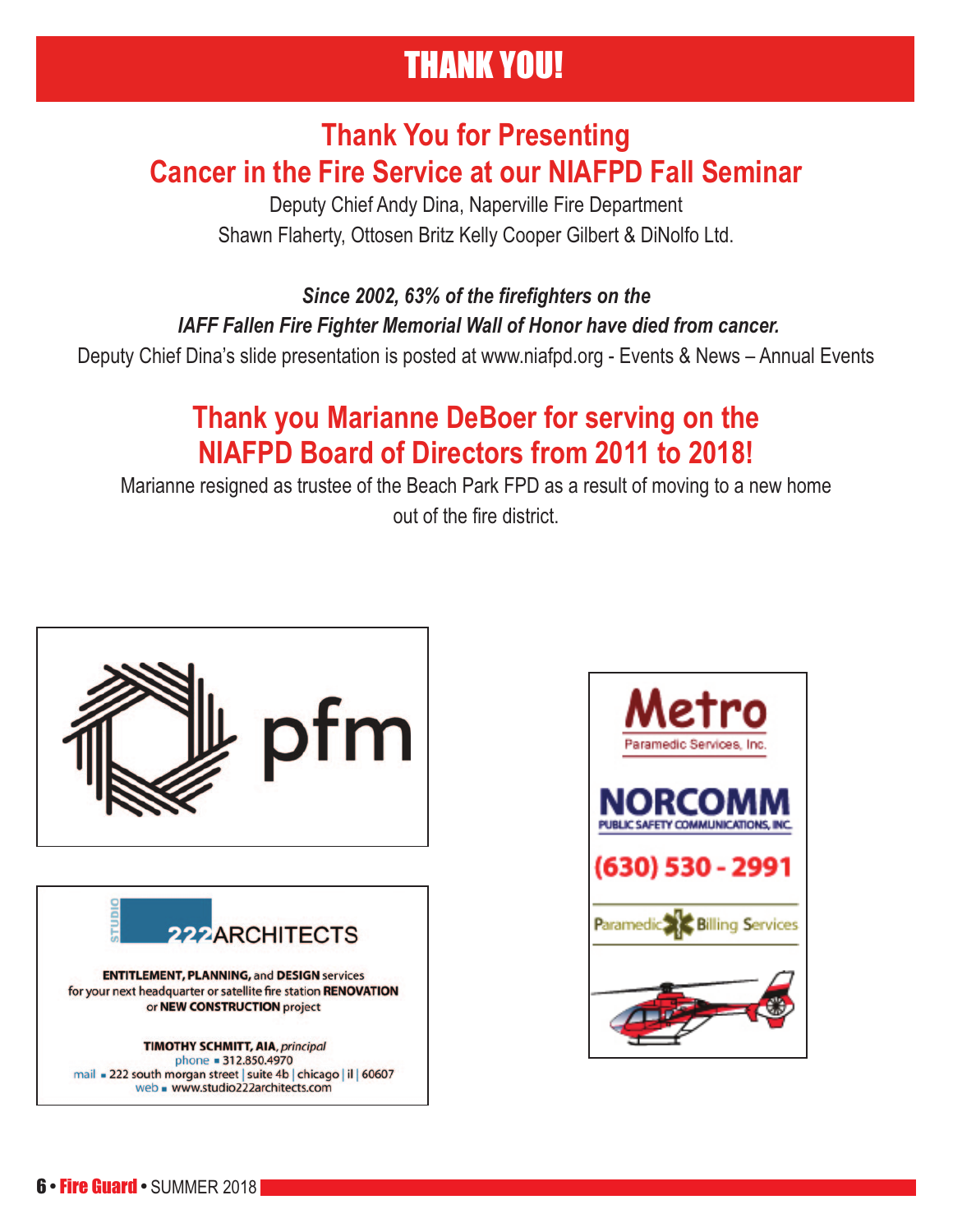

*By: Thomas S. Sawyer, Managing Partner, Sawyer Falduto Asset Management, LLC* 

### **Key Points**

**• Federal Reserve:** The Fed raised the benchmark interest rate by 0.25% bringing the target range to 2.0% - 2.25%. With unemployment below 4% and the most recent reads on inflation ranging from 2.5% to 3.0%, the market expects the Fed to stick to prior guidance and raise short-term rates again in December.

**• Economy:** Second quarter GDP was reported growing at an annual rate of 4.2%, in-line with market expectations. The unemployment rate remains at a historically low 3.9% supported by initial claims which are also at long-term lows. Measures of consumer confidence and productivity continue to trend higher as well.

### **Bond Yields**

Interest rates moved higher across the maturity spectrum during the third quarter with the U.S. Treasury yield curve flattening by 9 basis points for maturities between two and ten years.

• The rate move during the 3rd quarter was led by the front end of the yield curve with Treasury bills and notes out to three years experiencing the largest increase in yield.

• The yield on the 10-Year U.S. Treasury moved higher closing at 3.05%, above the much discussed 3.00% mark. As a reminder, intermediate and long-term interest rates are more influenced by expectations for economic growth, inflation and global debt alternatives.

While intermediate and long-term bond yields moved higher, investor concern over the direction of trade policy along with the low yield on foreign sovereign debt alternatives should continue to lend to support U.S. Treasury prices. In terms of portfolio structure, we are positioning durations somewhat short of the benchmarks (slightly conservative) and place a premium on credit quality.

Concerns over the direction of trade policy, uncertainty surrounding the global political/economic environment and the low yield on foreign sovereign debt all lend to support U.S. Treasury prices. We continue to hold portfolio durations somewhat short of benchmarks (slightly conservative) and place a premium on quality.

*"The allocation to equities, fixed income and all available asset classes should be determined with careful consideration given to factors such as investment time horizon, liquidity requirements, diversification and risk tolerance. The resulting asset allocation should be well documented in your investment policy statement and guidelines. Information contained in this commentary is solely the opinion of the author and obtained from sources believed to be reliable. Accuracy can not be guaranteed. Past performance is not predictive of future returns."* 



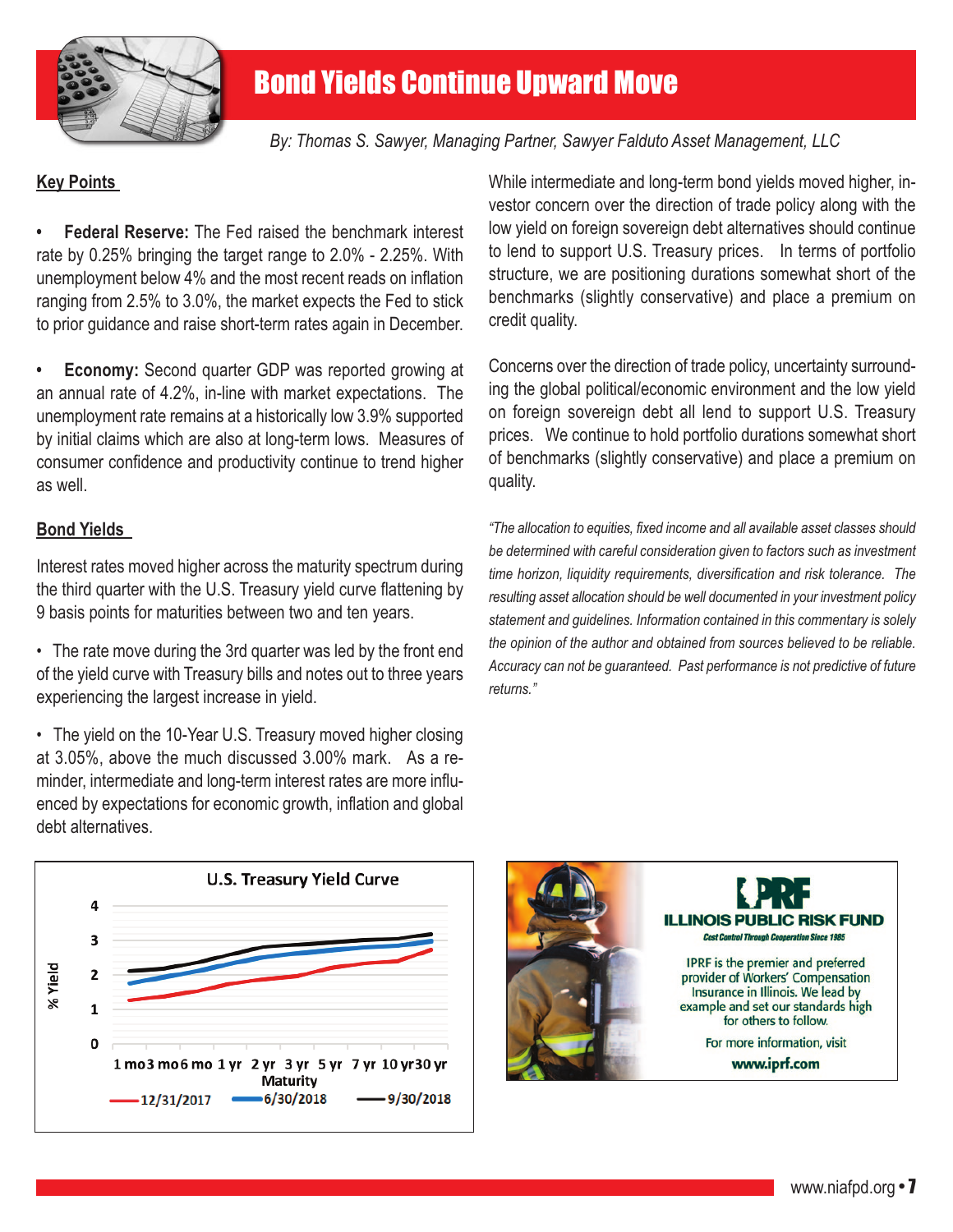### LEGAL

### *Continued From Page 2*

In analyzing the ADS's claim, the court noted that the villages' alarm ordinances require that alarm signals be sent directly from the fire alarm to the Orland FPD's 911 dispatch center. Of significance, the court noted that the parties had "implicitly conceded" that "dual monitoring technology, i.e., a fire alarm that can send a signal to both Orland FPD's 911 dispatch [center] and a central station, is not available or economically feasible." The court reasoned that a combination of the direct connect ordinances and the "technological/economic limitation" effectively limits alarm monitoring within the fire protection district to the company hired by the Orland FPD to maintain the 911 dispatch center. As such, the court concluded that the Orland FPD's exclusive contract with Tyco to maintain the 911 dispatch center constituted a proper exercise of the Orland FPD's authority to contract under the Fire Protection District Act.

The court also found that the restraint associated with the direct connect ordinances was "complete upon enactment." While the court noted that the Orland FPD and Tyco had certain discretion to implement the ordinances, the anticompetitive effect of the exclusive alarm monitoring contract was not within the discretion of Tyco or the Orland FPD. Because the villages required direct connection to the Orland FPD's dispatch center, "an exclusive contract with a fire alarm provider is the only way to accomplish that goal." As such, the court concluded that the exclusive contract together with the villages' ordinances constituted a "unilateral restraint" that did not involve any concerted action prohibited by the Sherman Act.

The court next rejected ADS's monopoly claim under Section 2 of the Sherman Act based on the unilateral state action associated with the direct connect ordinances. Section 2 of the Sherman Act requires the "willful acquisition or maintenance of" monopoly power. The court concluded that the exclusive alarm monitoring contract was necessary in light of the direct connect ordinances in the context of the current technology associated with the direct connect system.

Alternatively, the court also found that the Orland FPD was immune for liability associated with the anticompetitive effects of its conduct under the state immunity doctrine based on the fact that the anticompetitive conduct was foreseeable based on the statutory delegated powers to fire protection districts. In analyzing the immunity of the Orland FPD, the court noted that the FPD Act did not include an explicit grant of immunity similar to the immunity available to municipalities under the Illinois Municipal Code. However, the court noted that under the FPD Act,

"a fire protection district has the authority to adopt an ordinance requiring direct connect fire alarm systems." The court further noted that Section 11a of the FPD Act empowers the board of trustees of any fire protection district to "contract with any corporation organized to furnish fire protection service." As such, the court concluded that Orland FPD's "power to contract in the area of fire alarm protection made its exclusive contract with Tyco foreseeable."

While this court decision does provide further guidance for fire protection districts and municipalities in adopting and implementing direct connect fire alarm monitoring systems, the opinion cannot be considered a final ruling in the case as ADS appealed the decision to the Seventh Circuit Court of Appeals on September 5, 2018. All fire protection districts and municipalities with exclusive fire alarm monitoring agreements should continue to monitor the Seventh Circuit's proceedings in this case as it continues through the court system.

### LEGISLATIVE UPDATE

*Continued From Page 4*

Service Association, Oak Lawn Fire Department Chief Mike Mavrogeorge for all his hard work over the past few years. Chief Mavrogeorge has done an outstanding job chairing the Illinois Fire Service Association, Mike has worked very long hours to ensure our issues were being heard in Springfield. Thanks Mike, you are one of the best and I know you leave with the knowledge that the Illinois Fire Service Association is in better shape because of your hard work and efforts. I would also like to congratulate Retired Franklin Park Fire Chief Steve Lovinelli on being elected as the new chairman of the Illinois Fire Service Association. I have known Chief Lovinelli for many years and have worked with him on a few issues here in Illinois and in Washington DC and found him to be an ultimate professional. I can ensure you that the Illinois Fire Service Association will be in good hands now and in the future.

In closing I am very excited to see what the new 101st General Assembly will look like and what it will mean to all of us in the Fire Service. Let the work begin.

Ronald P. Kubicki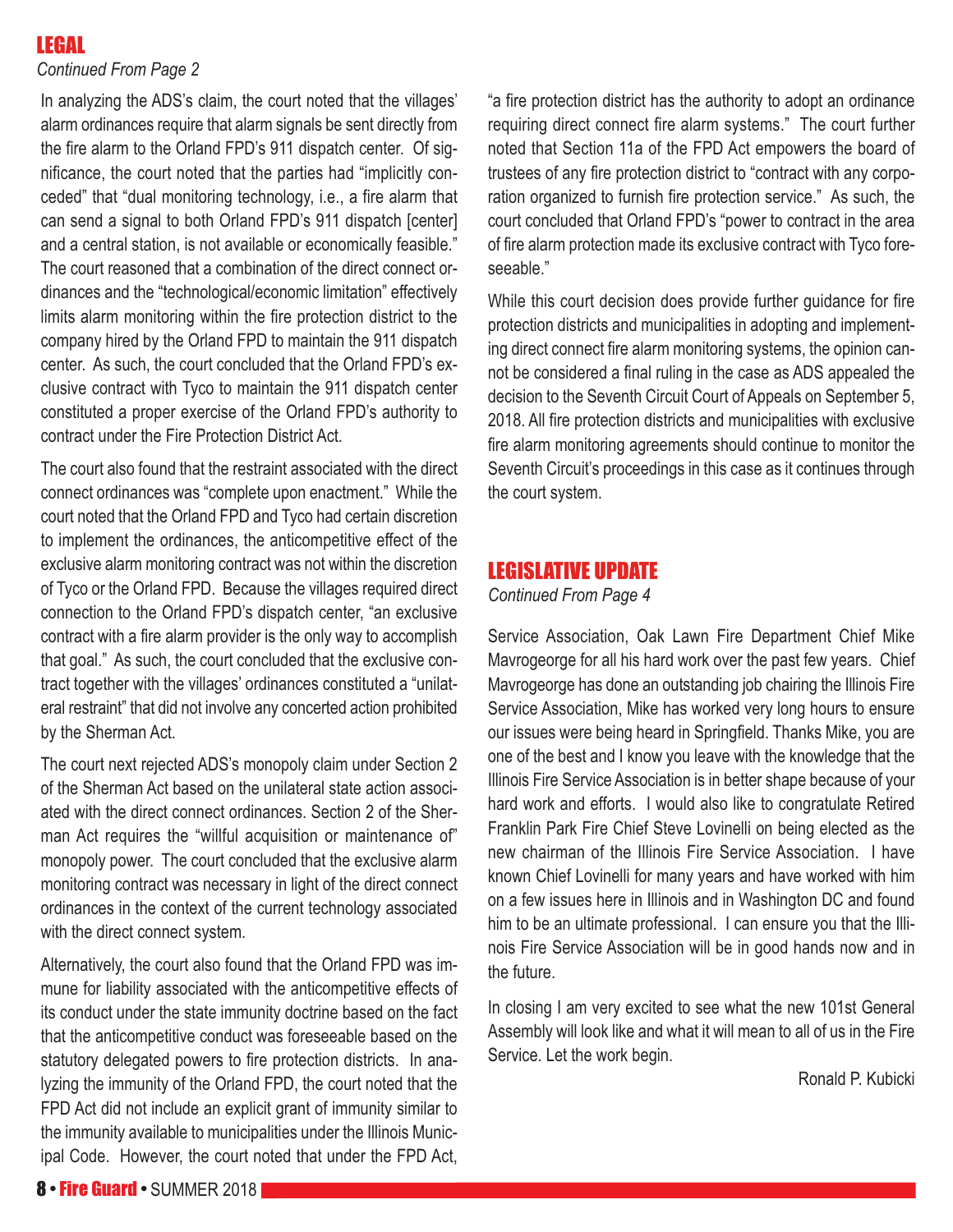

Robert "Bob' Tinucci Illinois State Coordinator

National Headquarters: 514 Progress Drive, Suite A, Linthicum Heights, MD 21090 nfsa.org

Office/Fax: 630-655-01875 • Cell: 630-514-1601 tinucci@nfsa.org



#### **SAWYER FALDUTO ASSET MANAGEMENT, LLC**

Independent | Disciplined | Experienced

Tom Sawyer, John Falduto and Dave Harrington have more than 25 years experience providing investment advisory services to<br>Illinois Firefighter Pension Funds and Fire Protection Districts.

> Please contact us for more information. 589 S. York Street Elmhurst IL 60126 630.941.8560 www.sawyerfalduto.com







### **Robert K. Thompson, CFP, CRSP**  Senior Managing Director

Institutional Trust Services

**MB Financial Bank, N.A.** 6111 North River Road t: 847.653.2390 Work f: 847.653.0103 rthompson@mbfinancial.com www.mbfinancial.com